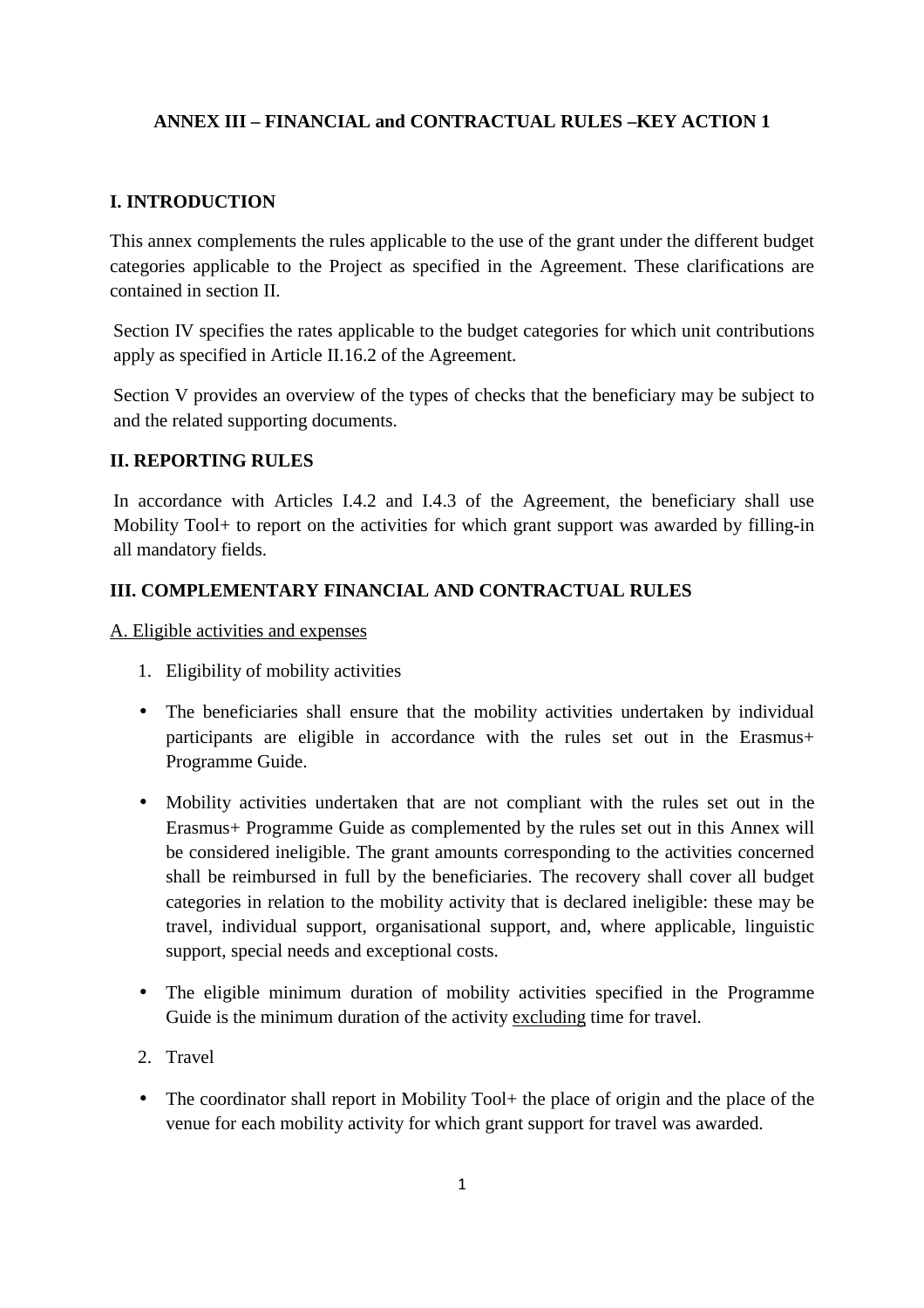- In case no travel took place or it was funded from other sources than the Erasmus+ Programme (e.g. a mobility participant is already at the place of the venue in relation to another activity than the one funded from the Agreement), the beneficiary shall report that situation accordingly in Mobility Tool+ for each mobility concerned. In this case, no grant support for travel costs will be awarded.
- For the establishment of the distance band applicable, the beneficiary shall indicate the distance of a one-way travel using the on-line distance calculator available on the Commission's website at http://ec.europa.eu/programmes/erasmusplus/tools/distance\_en.htm. Mobility Tool+ will calculate the grant amounts for travel based on the applicable unit contribution rates.
- By default, the place of origin is understood as the place where the sending organisation is located and the place of the venue as the place where the receiving organisation is located. If a different place of origin or venue is reported, the beneficiary shall provide the reason for this difference in Mobility Tool+.
- 3. Individual support
- The coordinator shall document in the Mobility Tool+ the start and end dates of the mobility activity abroad for each mobility activity for which grant support for individual support was awarded. Mobility Tool+ will calculate the grant amounts for individual support based on the applicable unit contribution rates.
- If the duration of a mobility activity abroad is longer than the one indicated in the agreement with the participant, the coordinator shall amend that agreement to take into account the longer duration, provided that the remaining grant amount allows it. In such case, the beneficiaries shall indicate in Mobility Tool+ the start date and the end date in line with the amended agreement.
- 4. Organisational support
- The coordinator shall report in Mobility Tool + the start and end dates of the mobility activity abroad for each mobility activity for which grant support for organisational support was awarded. If necessary, the coordinator may add one day for travel directly before the first of the activity abroad and one day for travel directly following the last day of the activity abroad; these extra days for travel will be considered for the calculation of the organisational support.
- For youth exchanges and youth workers: The coordinator shall also report the start and end dates for the participants from the host country.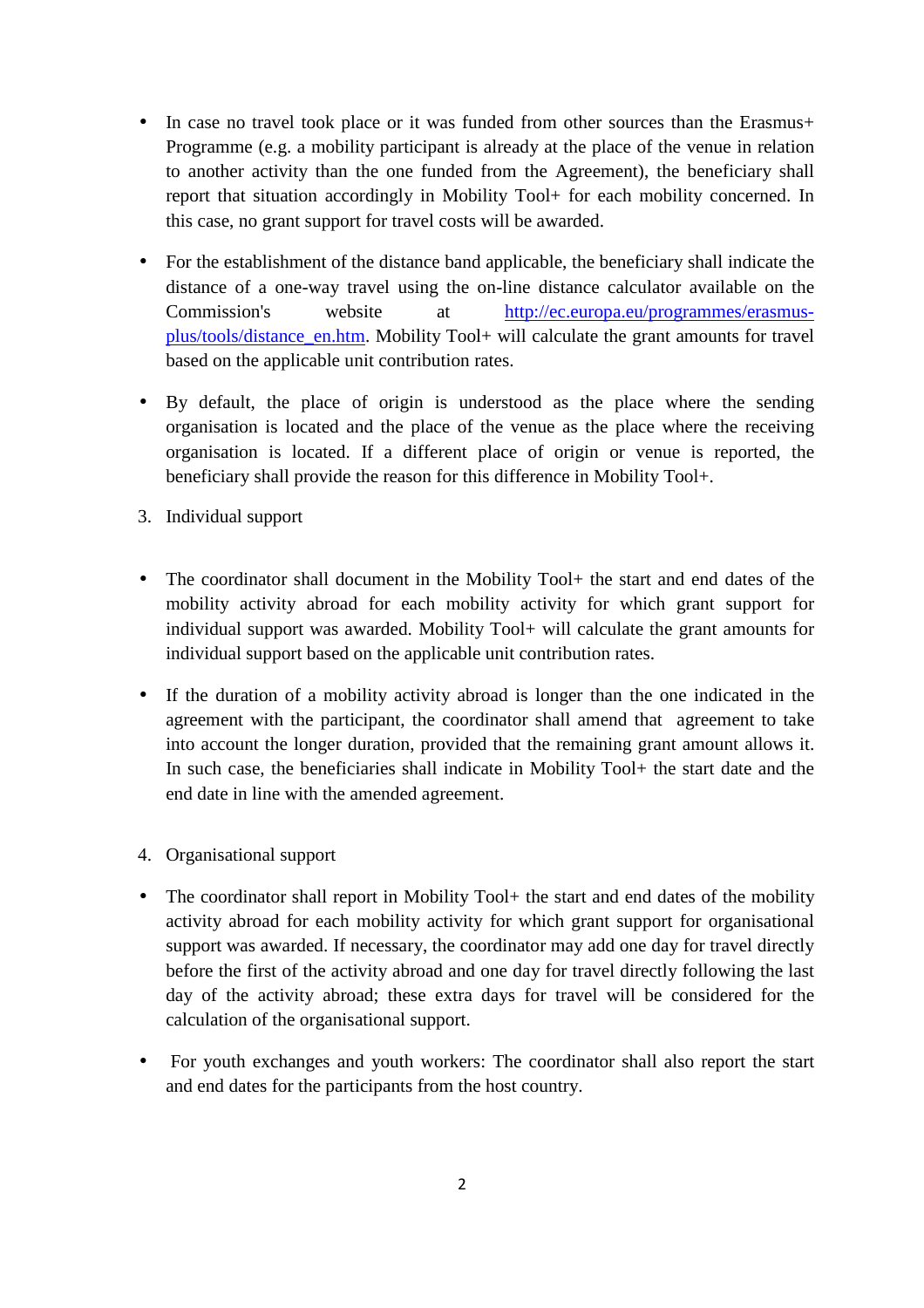- For youth workers and EVS: Participants in the activities shall report on the activities via an on-line questionnaire providing their feedback on factual and qualitative elements of the activity period abroad, as well as of its preparation and follow-up.
- For Youth Exchanges: Group leaders in the activities shall report on the activities via an on-line questionnaire providing their feedback on factual and qualitative elements of the activity period abroad, as well as of its preparation and follow-up.
- Mobility Tool+ will calculate the grant amounts for organisational support based on the applicable unit contribution rates. For Projects for which the coordinator is a public body at regional or national level, an association of regions, a European Grouping of territorial Cooperation or a profit-making body active in Corporate Social Responsibility, the unit contributions specified in Section IV of this Annex are reduced by 50%.
- **5.** Linguistic support: only for languages not covered by the Online Linguistic Support (OLS)
- For youth EVS: Grant support for linguistic support can be claimed only for volunteers for a mobility duration abroad of minimum two months and only for those languages not covered by OLS.
- The beneficiary shall report in the Mobility Tool+ for each participant whether or not language preparation was undertaken with the support of the grant awarded for linguistic support.
- Mobility Tool+ will calculate the grant amounts for linguistic support based on the applicable unit contribution rate.

Online Linguistic Support (OLS): only applicable for mobilities for which the main language of instruction, work or volunteering is English, French, German, Italian, Spanish, or Dutch (or additional languages once they become available in the Online Linguistic Support (OLS) tool), with the exception of native speakers.

## *OLS assessments*

- Linguistic assessment licenses are provided for participants undertaking a mobility period abroad for a minimum period of two months.
- The licences shall be distributed to the participants from the coordinating organisation. The beneficiary shall ensure the uptake of the licences and make every effort to ensure that all the allocated licences are used by the selected participants.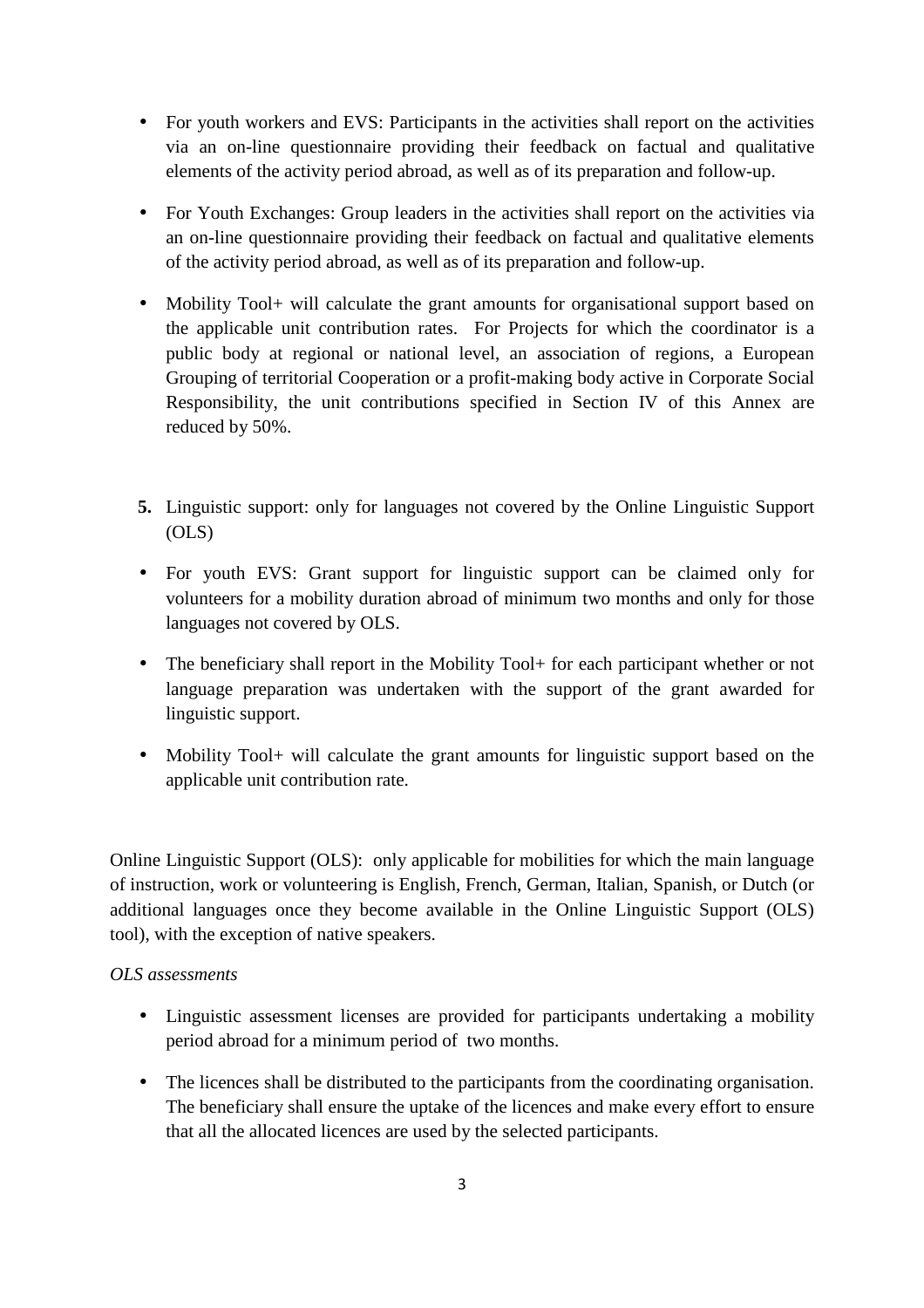- The co-beneficiaries shall support the uptake of licences and shall provide the coordinator with all necessary information in this regard.
- The beneficiaries shall distribute the linguistic assessment licences to participants after their selection for the mobility activity abroad.
- The beneficiaries shall ensure that the mobility participants take the first OLS assessment before their mobility period and the second OLS assessment at the end of their mobility period.
- The coordinator will be notified of the assessment results by the service provider.

# *OLS language courses*

- Participants must have taken an OLS assessment before they can be awarded a licence for participating in an OLS language course. Licences for OLS language courses shall be awarded to all participants willing to take the course and according to the participant's linguistic needs.
- Licences shall be distributed among the participants from the coordinating organisation] according to their needs. The co-beneficiaries shall support the uptake of licences and shall provide the coordinator with all necessary information in this regard.
- OLS language course licences must be used in the period between the OLS assessments at the start and end of the mobility activity of the participants concerned.
- The beneficiaries shall monitor the use of licences on the basis of information provided by the service provider.
- The beneficiaries shall make every effort to ensure that all the allocated licences are used by the selected participants.

## *All licences*

- Mobility participant commit themselves by signing the individual mobility grant agreement to complete the OLS assessment (before and at the end of the mobility period) and to follow the OLS language course, if awarded.
- The beneficiaries shall act in line with the guidelines for the use of the OLS provided by the service provider.
- The coordinator shall report on the number of used assessment and language course licences in the final beneficiary report.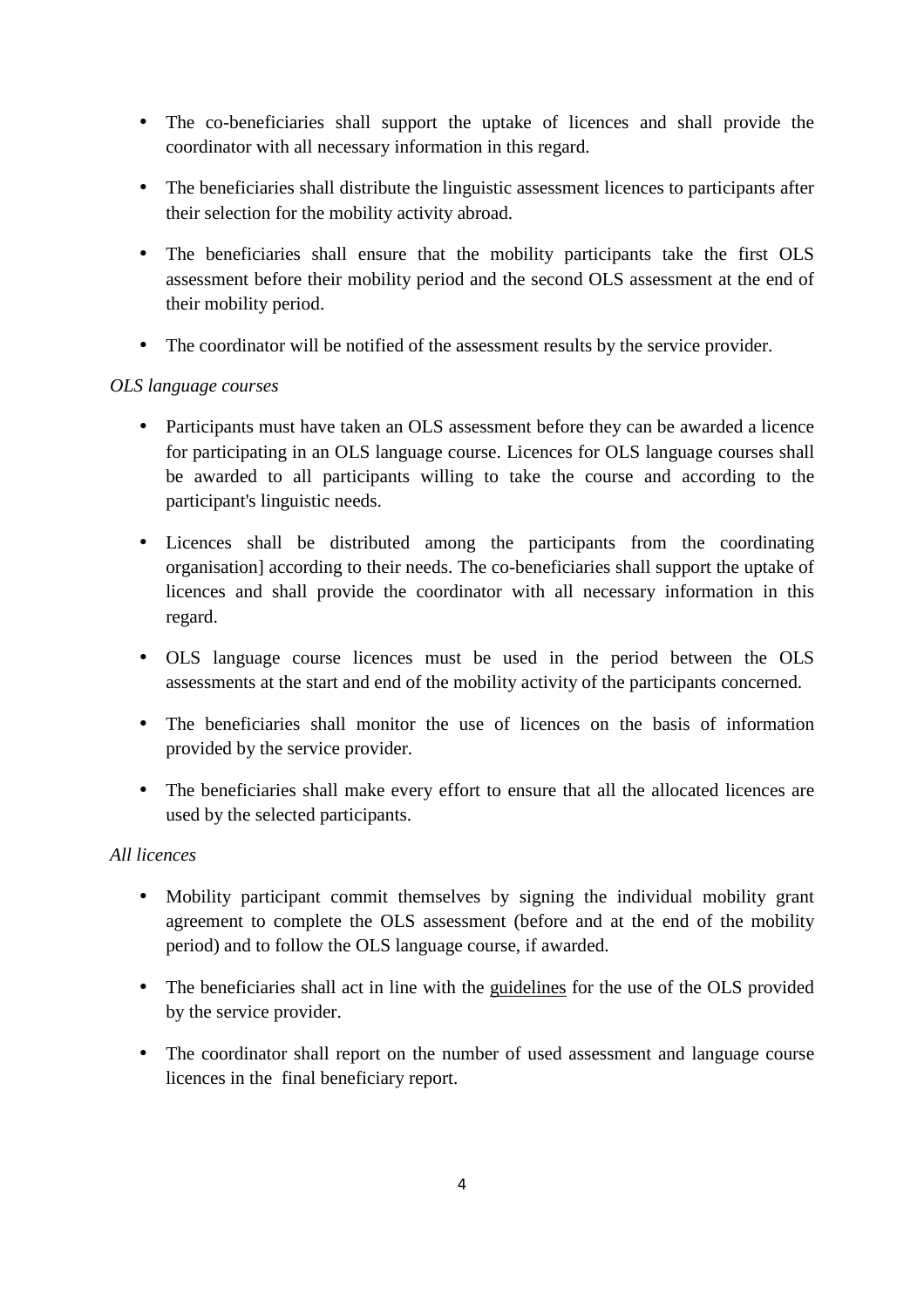- In case of unused or non-allocated licences at the time of final beneficiary report, the NA may decide to take this into account for the allocation of the number of licences awarded to the beneficiaries in the subsequent selection rounds.
- *6.* Course fees: *not applicable*
- 7. Special needs support
- The coordinator shall report in Mobility Tool+ whether additional grant support for special needs support or accompanying person was used for any of the participants with special needs.
- In such case, the coordinator shall report in Mobility Tool+ the type of additional expenses as well as the real amount of related additional costs incurred.
- 8. Exceptional costs
- Exceptional costs can cover only the costs stipulated in Article II.16.4 of the Agreement.
- The coordinator shall report in Mobility Tool+ the type of expenses and real costs incurred for exceptional costs.
- For exceptional costs, the coordinator is required to provide all supporting documents at final report stage.

B. Grant reduction for poor, partial or late implementation

- Poor, partial or late implementation of the Project may be established by the NA on the basis of:
	- o The final report submitted by the coordinator (including reports from individual participants taking part in the mobility activities).
- The NA may consider also information received from any other relevant source, proving that the Project is not implemented in accordance with the contractual provisions. Other sources of information may include monitoring visits, desk checks or on the spot checks undertaken by the NA.
- The final report will be assessed on the basis of quality criteria and scored on a total of maximum 100 points. If the final report scores below 50 points in total, the NA may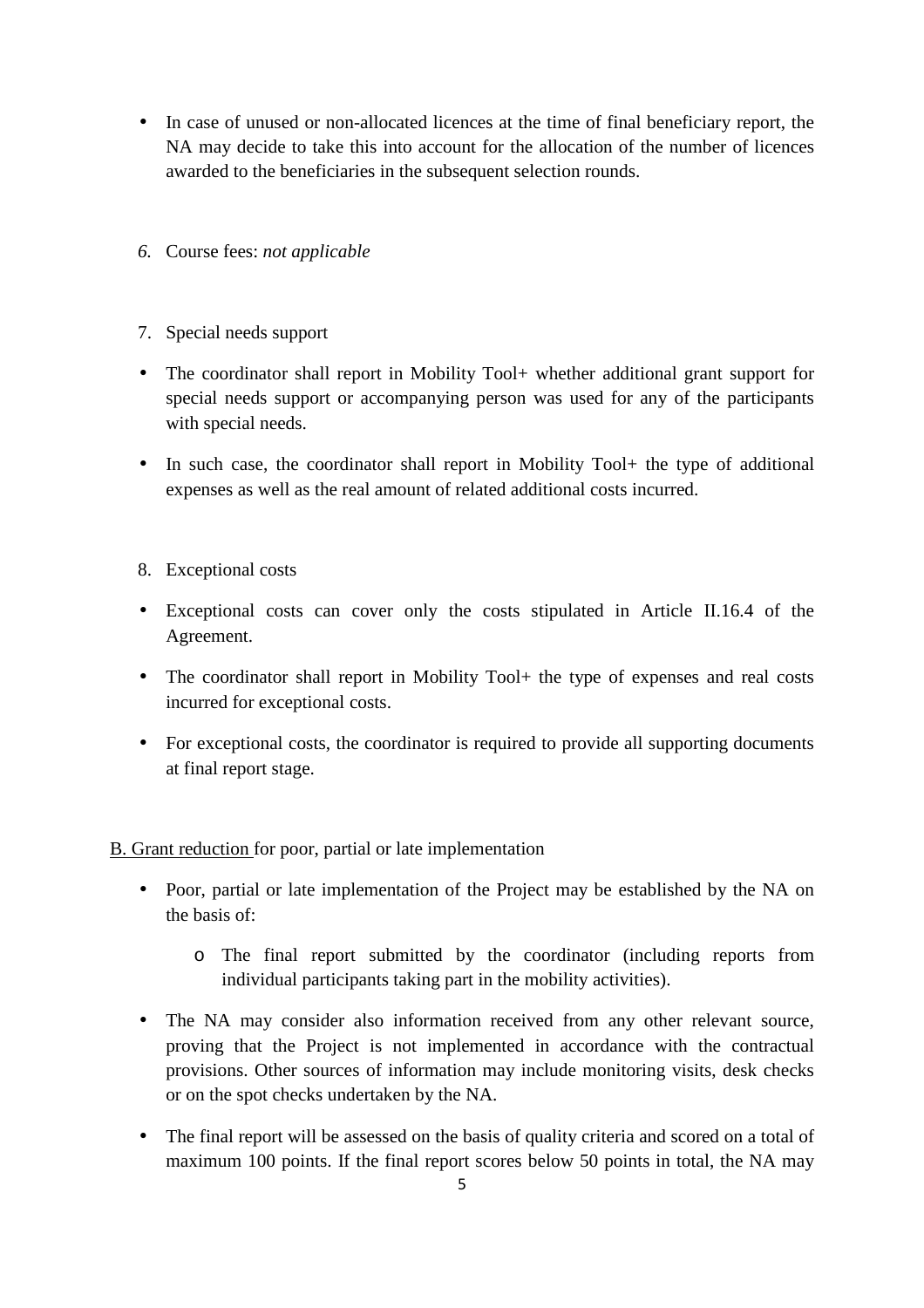reduce the final grant amount for organisational support on the basis of poor, partial or late implementation of the action even if all activities reported were eligible and actually took place.

- For EVS accredited organisations only: In the case of accredited organisations, if the NA considers that the implementation of the Project does not respect the quality commitment undertaken by the beneficiary, the NA may in addition or alternatively require the beneficiary to develop and implement an action plan within an agreed timeframe to ensure respect of the applicable requirements. If the beneficiary does not implement the action plan in a satisfactory manner by the due date, the NA may withdraw the accreditation of the beneficiaries concerned.
- The final report will be assessed in conjunction with the reports from the mobility participants, using a common set of quality criteria focusing on:

For non-accredited organisations and for all youth projects

- o The extent to which the action was implemented in line with the approved grant application
- o The quality of the learning outcomes and impact on participants
- o The impact on the participating organisations
- o The quality of the practical arrangements provided in support of the mobility, in terms of preparation, monitoring and support to participants during their mobility activity
- o The quality arrangements for the recognition/validation of the learning outcomes of participants
- o [For youth only for EVS]The extent to which the grant amounts due to mobility participants were transferred to them in accordance with the contractual provisions set out in the agreement between the respective beneficiary and participant following the templates provided in Annex IV of the Agreement.

For EVS accredited organisations:

- o The extent to which the action was implemented in respect of the quality and compliance requirements set out in the EVS Charter.
- o The extent to which the grant amounts due to mobility participants were transferred to them in accordance with the contractual provisions set out in the agreement between the beneficiary and the participant following the templates provided in Annex IV of the Agreement.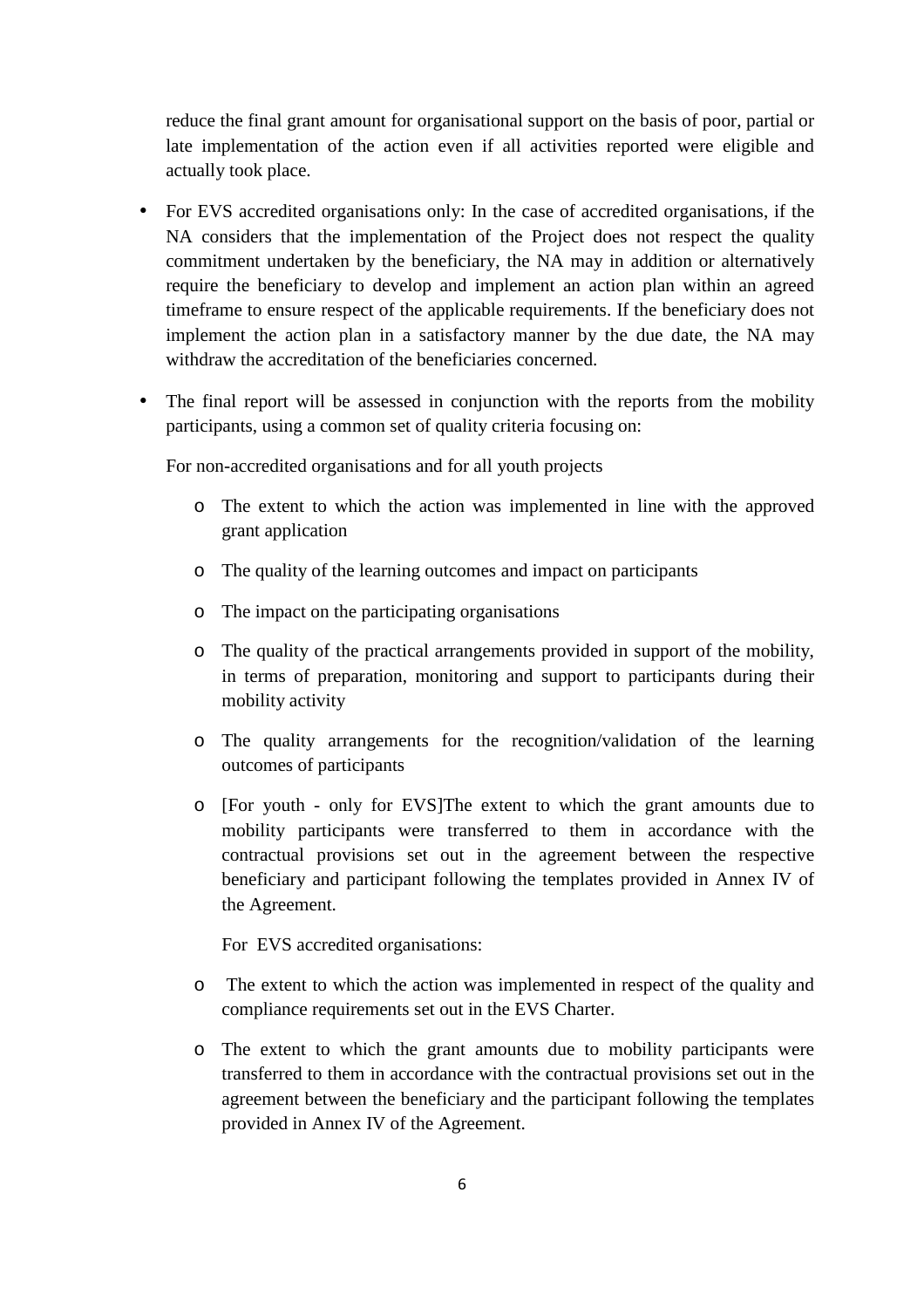- A grant reduction based on poor, partial or late implementation may be applied to the final amount of eligible expenses for organisational support and may be of:
	- o 25% if the final report scores at least 40 points and below 50 points;
	- o 50% if the final report scores at least 25 points and below 40 points;
	- o 75% if the final report scores below 25 points.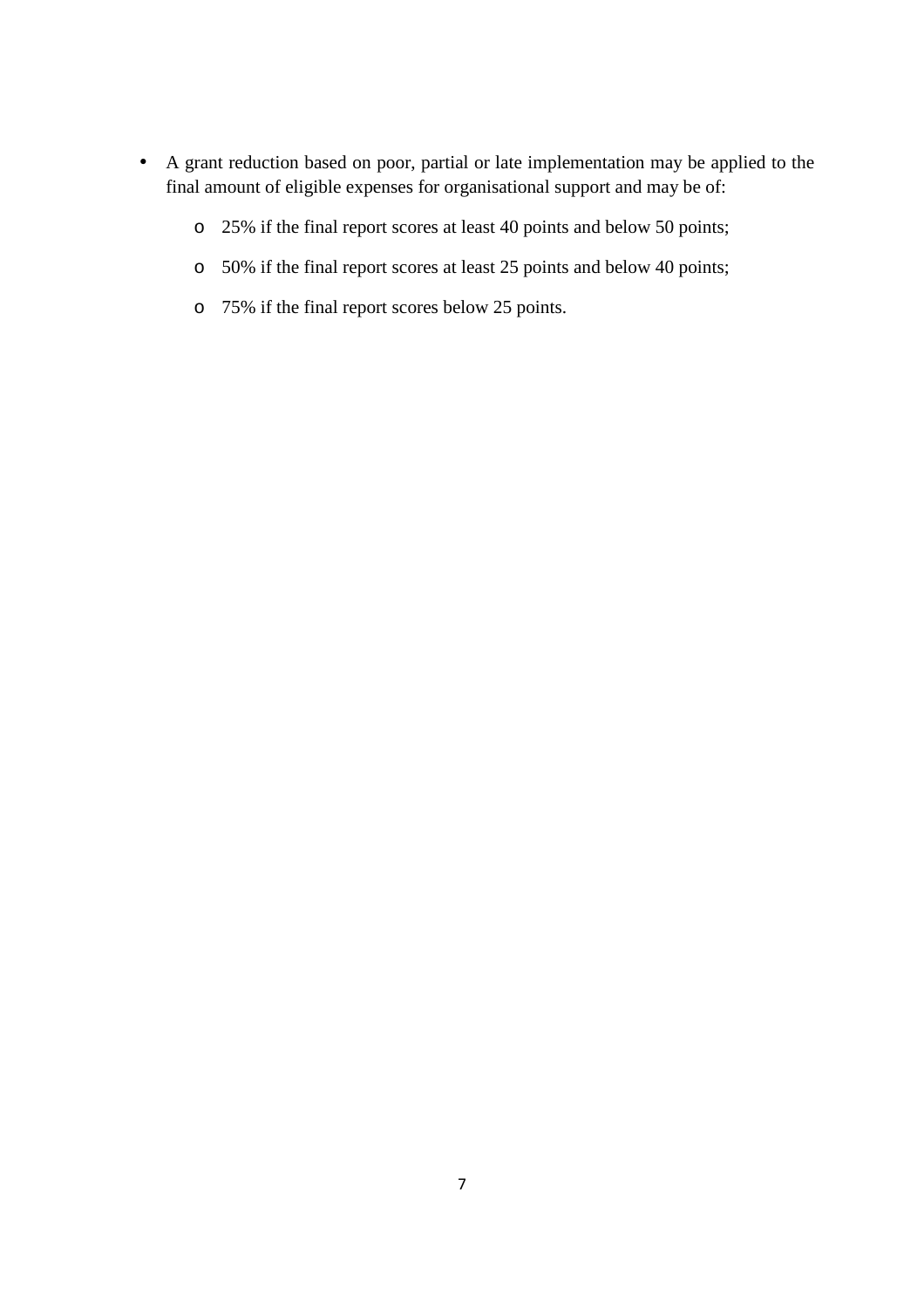#### **IV. Rates applicable for unit contributions**

## **Key Action 1 – Learning Mobility**

# **1. Travel**

#### **For mobility of youth workers and EVS in the youth field**

| <b>Travel distances</b>   | <b>Amount</b>            |
|---------------------------|--------------------------|
| Between 100 and 499 KM:   | 180 EUR per participant  |
| Between 500 and 1999 KM:  | 275 EUR per participant  |
| Between 2000 and 2999 KM: | 360 EUR per participant  |
| Between 3000 and 3999 KM: | 530 EUR per participant  |
| Between 4000 and 7999 KM: | 820 EUR per participant  |
| 8000 KM or more:          | 1100 EUR per participant |

Nota bene: the "travel distance" represents the distance between the place of origin and the venue, whereas the "amount" covers the contribution to the travel both to and from the venue..

#### **For youth exchanges**

| For travel distances between 10 and 99KM:  |
|--------------------------------------------|
| 20 EUR per participant                     |
| For travel distances between 100 and 499   |
| KM:                                        |
| 80 EUR per participant                     |
| For travel distances between 500 and 1999  |
| KM:                                        |
| 170 EUR per participant                    |
| For travel distances between 2000 and 2999 |
| KM:                                        |
| 270 EUR per participant                    |
| For travel distances between 3000 and 3999 |
| KM:                                        |
| 400 EUR per participant                    |
| For travel distances between 4000 and 7999 |
| KM:                                        |
| 620 EUR per participant                    |
| For travel distances of 8000 KM or more:   |
| 830 EUR per participant                    |

Nota bene: the travel distance represents a single way distance from the place of origin to the venue, whereas the amount covers the contribution to the return travel to and from the venue.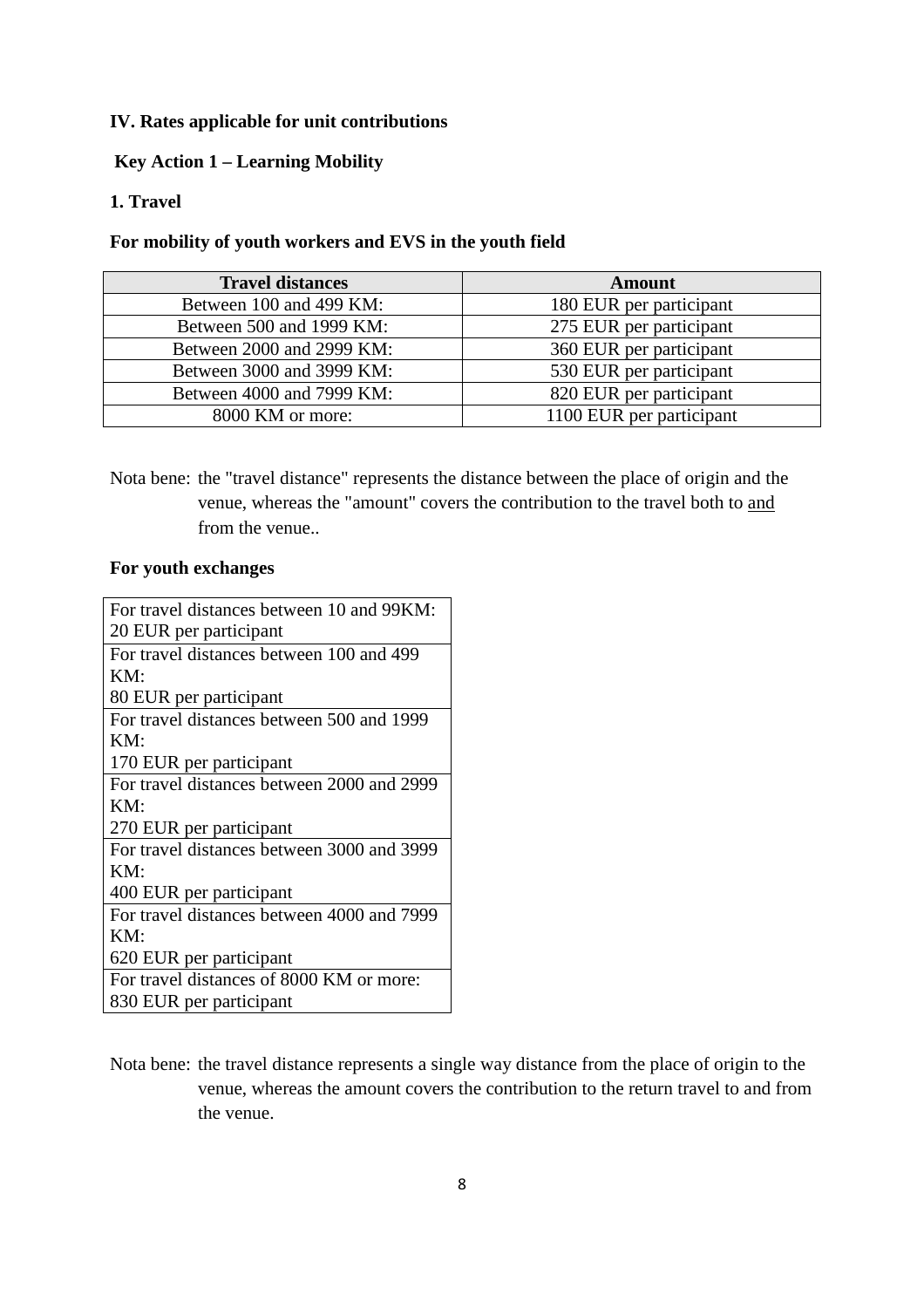# **2. Individual support**

# **For youth – EVS pocket money**

|                              | <b>European Voluntary Service</b> |                            |  |  |
|------------------------------|-----------------------------------|----------------------------|--|--|
|                              | <b>EVS</b> lasting less than      | <b>EVS</b> lasting 2 to 12 |  |  |
|                              | 2 months                          | months                     |  |  |
| Destination country          | Amount per day in                 | <b>Amount per month</b>    |  |  |
|                              | Euro                              | in Euro                    |  |  |
|                              | A5.4<br>$\overline{4}$            | A5.5<br>110                |  |  |
| <b>Belgium</b>               |                                   |                            |  |  |
| <b>Bulgaria</b>              | 3                                 | 70                         |  |  |
| <b>Czech Republic</b>        | $\overline{4}$                    | 90                         |  |  |
| <b>Denmark</b>               | 5                                 | 145                        |  |  |
| <b>Germany</b>               | $\overline{4}$                    | 110                        |  |  |
| <b>Estonia</b>               | 3                                 | 85                         |  |  |
| <b>Ireland</b>               | 5                                 | 125                        |  |  |
| <b>Greece</b>                | $\overline{4}$                    | 100                        |  |  |
| <b>Spain</b>                 | $\overline{4}$                    | 105                        |  |  |
| <b>France</b>                | 5                                 | 115                        |  |  |
| Croatia                      | $\overline{4}$                    | 90                         |  |  |
| <b>Italy</b>                 | $\overline{4}$                    | 115                        |  |  |
| <b>Cyprus</b>                | $\overline{4}$                    | 110                        |  |  |
| Latvia                       | 3                                 | 80                         |  |  |
| Lithuania                    | 3                                 | 80                         |  |  |
| Luxembourg                   | $\overline{4}$                    | 110                        |  |  |
| <b>Hungary</b>               | $\overline{4}$                    | 90                         |  |  |
| <b>Malta</b>                 | $\overline{4}$                    | 110                        |  |  |
| <b>Netherlands</b>           | $\overline{4}$                    | 110                        |  |  |
| <b>Austria</b>               | $\overline{4}$                    | 115                        |  |  |
| <b>Poland</b>                | 3                                 | 85                         |  |  |
| Portugal                     | $\overline{4}$                    | 100                        |  |  |
| Romania                      | $\mathbf{2}$                      | 60                         |  |  |
| <b>Slovenia</b>              | 3                                 | 85                         |  |  |
| <b>Slovakia</b>              | $\overline{4}$                    | 95                         |  |  |
| <b>Finland</b>               | $\overline{4}$                    | 125                        |  |  |
| <b>Sweden</b>                | $\overline{4}$                    | 115                        |  |  |
| <b>United Kingdom</b>        | 5                                 | 140                        |  |  |
| former Yugoslav              |                                   |                            |  |  |
| <b>Republic of Macedonia</b> | $\overline{2}$                    | 60                         |  |  |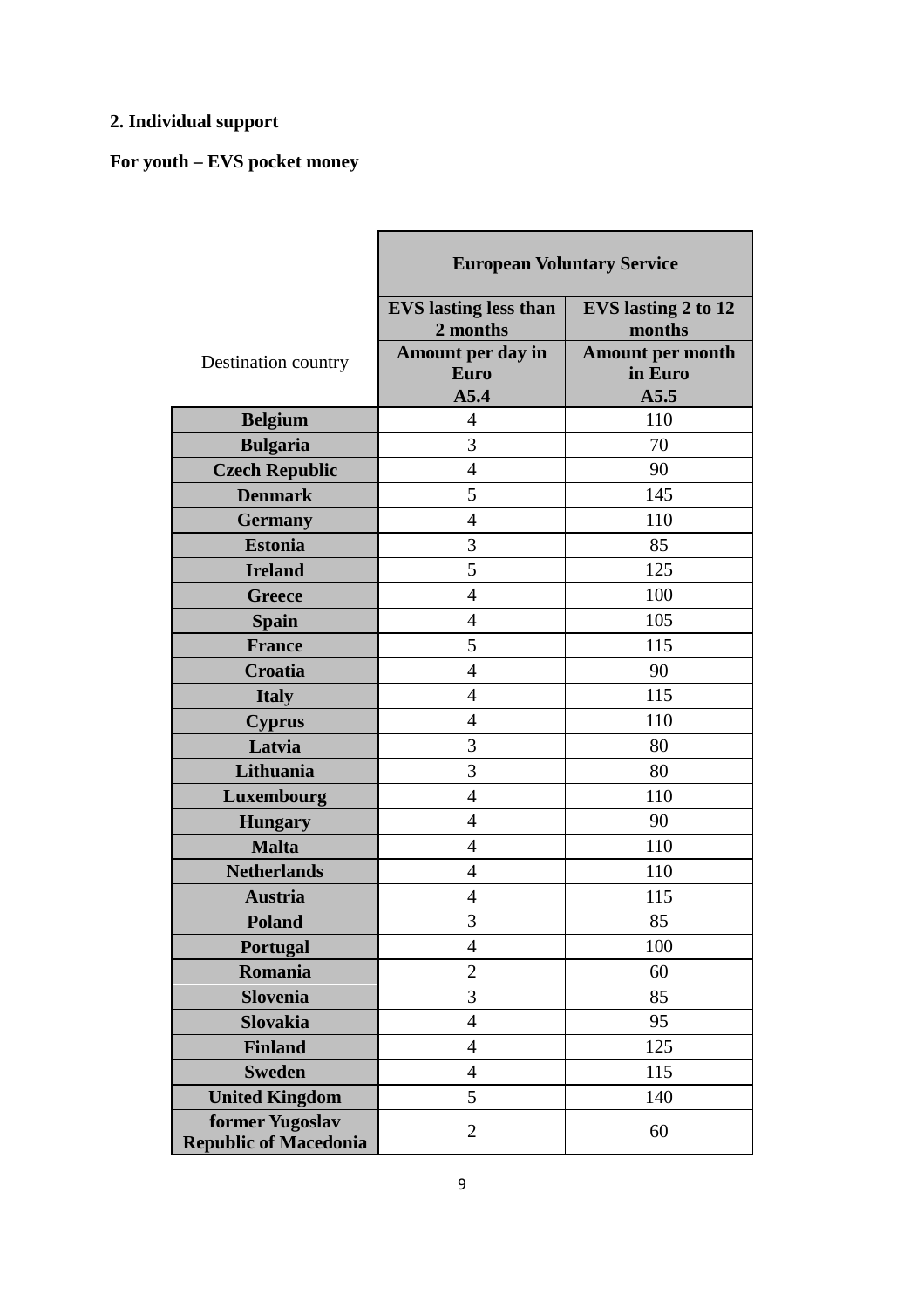| <b>Iceland</b>         | 135 |  |
|------------------------|-----|--|
| Liechtenstein          | 120 |  |
| <b>Norway</b>          | 135 |  |
| <b>Switzerland</b>     |     |  |
| <b>Turkey</b>          |     |  |
| <b>Partner Country</b> |     |  |

# **3. Organisational support**

# **For youth worker mobility:**

Nota bene: The grant for organisational support will be calculated as an amount per day per participant up to maximum 1100 euro per participant regardless of the actual mobility duration.

|                       | <b>Youth worker</b><br>mobility  |
|-----------------------|----------------------------------|
| Destination country   | <b>Amount per</b><br>day in Euro |
|                       | A5.6                             |
| <b>Belgium</b>        | 65                               |
| <b>Bulgaria</b>       | 53                               |
| <b>Czech Republic</b> | 54                               |
| <b>Denmark</b>        | 72                               |
| <b>Germany</b>        | 58                               |
| <b>Estonia</b>        | 56                               |
| <b>Ireland</b>        | 74                               |
| <b>Greece</b>         | 71                               |
| <b>Spain</b>          | 61                               |
| <b>France</b>         | 66                               |
| Croatia               | 62                               |
| <b>Italy</b>          | 66                               |
| <b>Cyprus</b>         | 58                               |
| Latvia                | 59                               |
| Lithuania             | 58                               |
| Luxembourg            | 66                               |
| <b>Hungary</b>        | 55                               |
| <b>Malta</b>          | 65                               |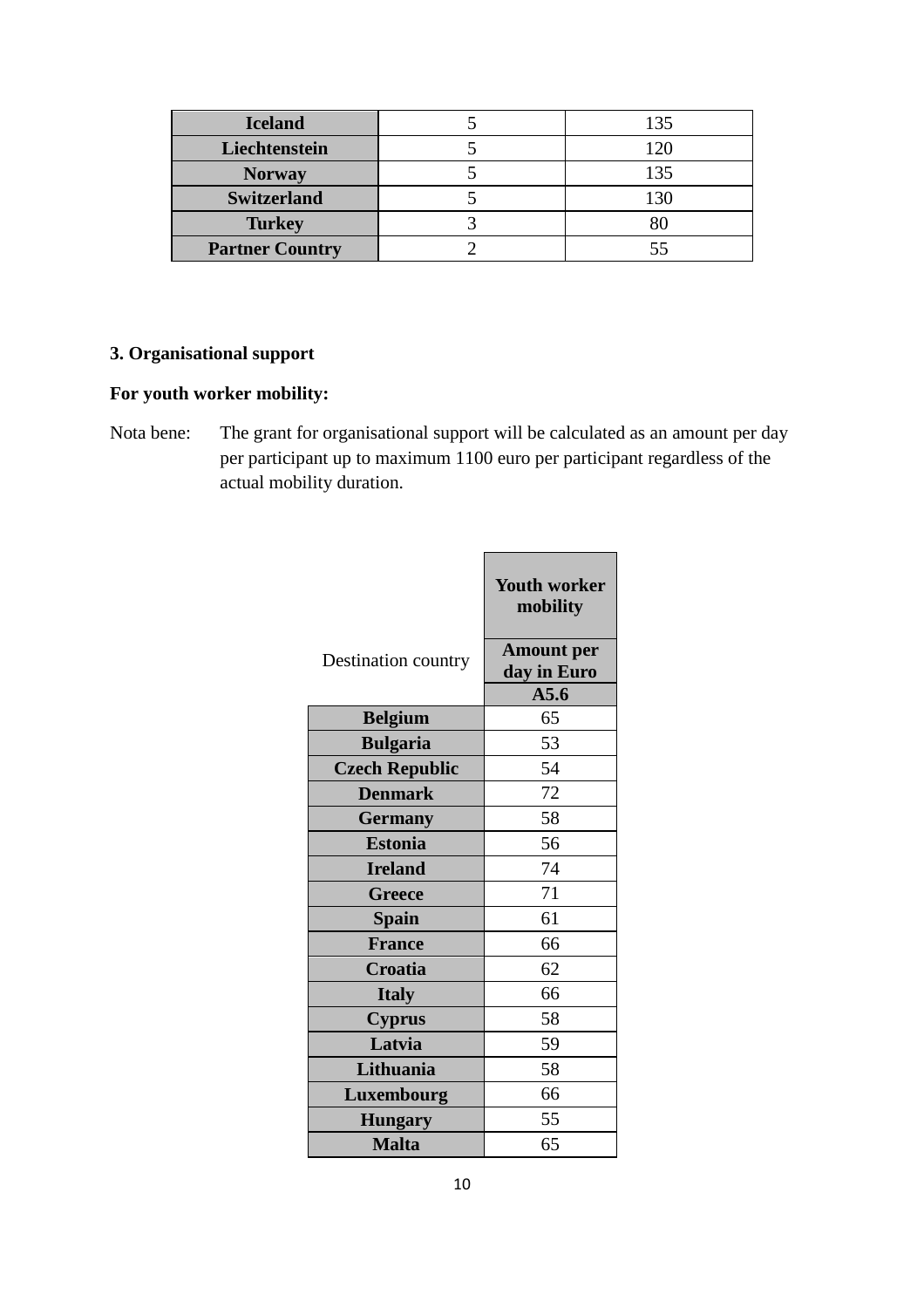| <b>Netherlands</b>     | 69 |
|------------------------|----|
| <b>Austria</b>         | 61 |
| <b>Poland</b>          | 59 |
| <b>Portugal</b>        | 65 |
| Romania                | 54 |
| Slovenia               | 60 |
| Slovakia               | 60 |
| <b>Finland</b>         | 71 |
| <b>Sweden</b>          | 70 |
| <b>United Kingdom</b>  | 76 |
| former Yugoslav        |    |
| <b>Republic of</b>     | 45 |
| <b>Macedonia</b>       |    |
| <b>Iceland</b>         | 71 |
| Liechtenstein          | 74 |
| <b>Norway</b>          | 74 |
| <b>Switzerland</b>     | 71 |
| Turkey                 | 54 |
| <b>Partner Country</b> | 48 |

# **For youth EVS:**

|                       | <b>European Voluntary Service</b>                                                   |                                    |  |  |
|-----------------------|-------------------------------------------------------------------------------------|------------------------------------|--|--|
|                       | <b>EVS</b> lasting<br><b>EVS</b> lasting 2<br>less than 2<br>to 12 months<br>months |                                    |  |  |
| Destination country   | <b>Amount per</b><br>day in Euro                                                    | <b>Amount</b> per<br>month in Euro |  |  |
|                       | A5.2                                                                                | A5.3                               |  |  |
| <b>Belgium</b>        | 20                                                                                  | 590                                |  |  |
| <b>Bulgaria</b>       | 17                                                                                  | 500                                |  |  |
| <b>Czech Republic</b> | 17                                                                                  | 490                                |  |  |
| <b>Denmark</b>        | 21                                                                                  | 630                                |  |  |
| <b>Germany</b>        | 18                                                                                  | 520                                |  |  |
| <b>Estonia</b>        | 18                                                                                  | 520                                |  |  |
| <b>Ireland</b>        | 21                                                                                  | 610                                |  |  |
| <b>Greece</b>         | 21                                                                                  | 610                                |  |  |
| <b>Spain</b>          | 18                                                                                  | 530                                |  |  |
| <b>France</b>         | 19                                                                                  | 570                                |  |  |
| Croatia               | 19                                                                                  | 570                                |  |  |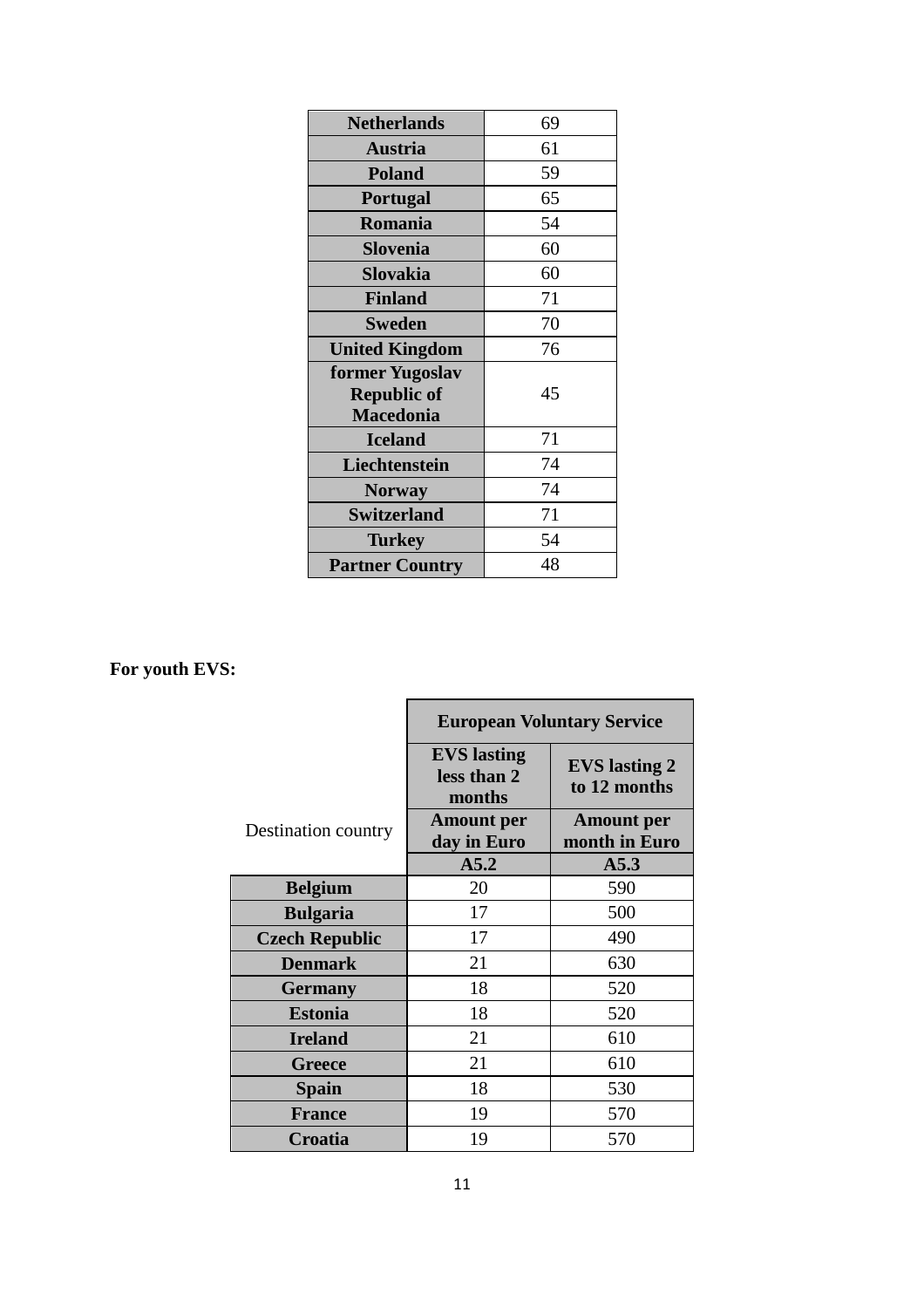| <b>Italy</b>           | 21 | 610 |  |
|------------------------|----|-----|--|
| <b>Cyprus</b>          | 21 | 610 |  |
| Latvia                 | 19 | 550 |  |
| Lithuania              | 18 | 540 |  |
| Luxembourg             | 21 | 610 |  |
| <b>Hungary</b>         | 17 | 510 |  |
| <b>Malta</b>           | 20 | 600 |  |
| <b>Netherlands</b>     | 21 | 620 |  |
| <b>Austria</b>         | 18 | 540 |  |
| <b>Poland</b>          | 18 | 540 |  |
| Portugal               | 20 | 600 |  |
| Romania                | 17 | 500 |  |
| <b>Slovenia</b>        | 20 | 580 |  |
| <b>Slovakia</b>        | 19 | 550 |  |
| <b>Finland</b>         | 21 | 630 |  |
| <b>Sweden</b>          | 21 | 630 |  |
| <b>United Kingdom</b>  | 21 | 630 |  |
| former Yugoslav        |    |     |  |
| <b>Republic of</b>     | 15 | 440 |  |
| <b>Macedonia</b>       |    |     |  |
| <b>Iceland</b>         | 21 | 610 |  |
| Liechtenstein          | 21 | 610 |  |
| <b>Norway</b>          | 21 | 630 |  |
| <b>Switzerland</b>     | 21 | 620 |  |
| <b>Turkey</b>          | 17 | 500 |  |
| <b>Partner Country</b> | 15 | 440 |  |

**For youth exchanges:** 

|                       | Youth<br>exchanges               |  |
|-----------------------|----------------------------------|--|
| Destination country   | <b>Amount per</b><br>day in Euro |  |
|                       | A5.1                             |  |
| <b>Belgium</b>        | 37                               |  |
| <b>Bulgaria</b>       | 32                               |  |
| <b>Czech Republic</b> | 32                               |  |
| <b>Denmark</b>        | 40                               |  |
| <b>Germany</b>        | 33                               |  |
| <b>Estonia</b>        | 33                               |  |
| <b>Ireland</b>        | 39                               |  |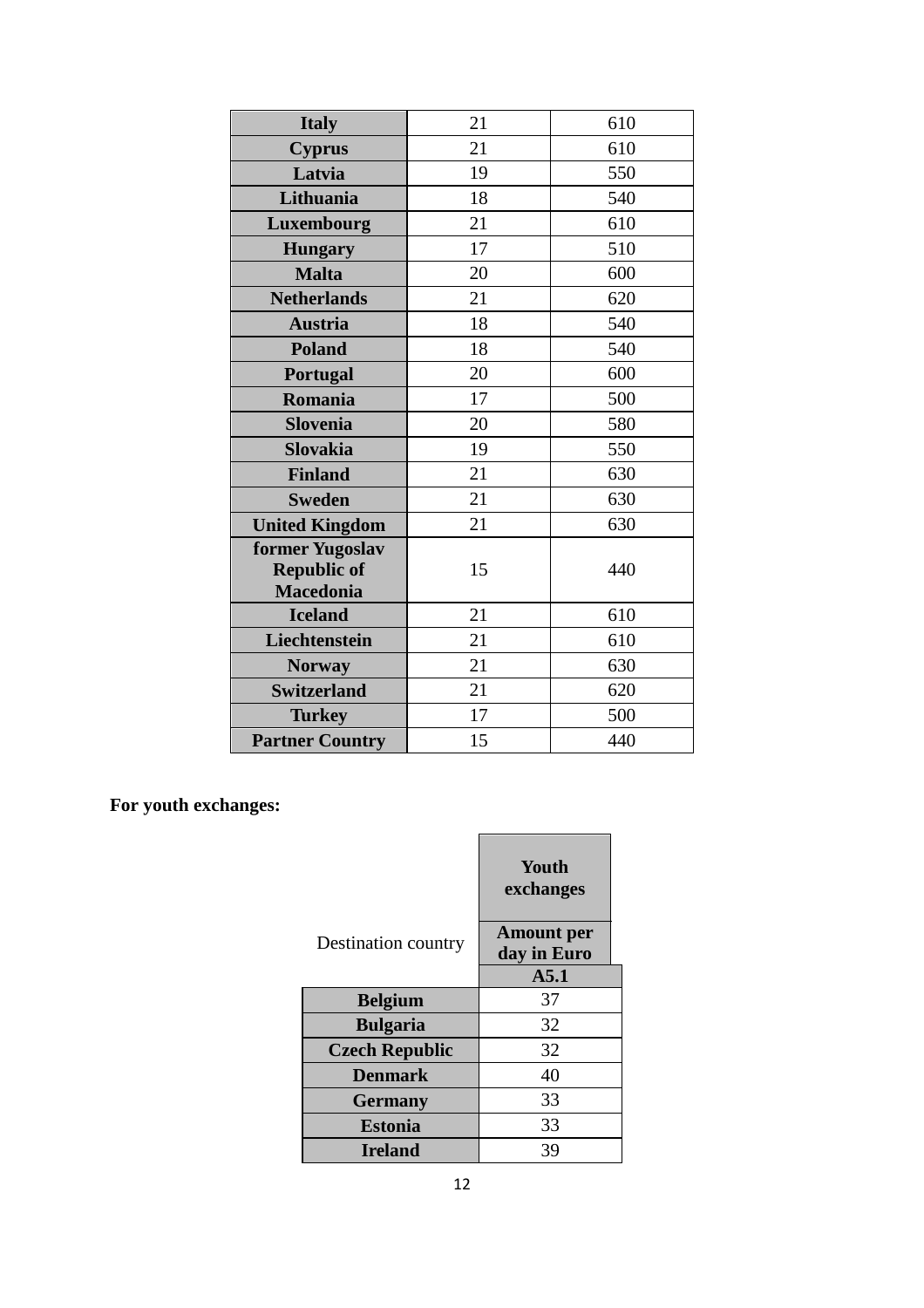| <b>Greece</b>          | 38 |
|------------------------|----|
| <b>Spain</b>           | 34 |
| <b>France</b>          | 37 |
| Croatia                | 35 |
| <b>Italy</b>           | 39 |
| <b>Cyprus</b>          | 32 |
| Latvia                 | 34 |
| Lithuania              | 34 |
| Luxembourg             | 36 |
| <b>Hungary</b>         | 33 |
| <b>Malta</b>           | 37 |
| <b>Netherlands</b>     | 39 |
| <b>Austria</b>         | 39 |
| <b>Poland</b>          | 34 |
| <b>Portugal</b>        | 37 |
| Romania                | 32 |
| <b>Slovenia</b>        | 34 |
| <b>Slovakia</b>        | 35 |
| <b>Finland</b>         | 39 |
| <b>Sweden</b>          | 39 |
| <b>United Kingdom</b>  | 40 |
| former Yugoslav        |    |
| <b>Republic of</b>     | 28 |
| <b>Macedonia</b>       |    |
| <b>Iceland</b>         | 39 |
| Liechtenstein          | 39 |
| <b>Norway</b>          | 40 |
| <b>Switzerland</b>     | 39 |
| <b>Turkey</b>          | 32 |
| <b>Partner Country</b> | 29 |

# **4. Linguistic support**

for EVS mobility (only for languages not covered by OLS):

150 EUR per participant

# **5. Course fees:** *not applicable*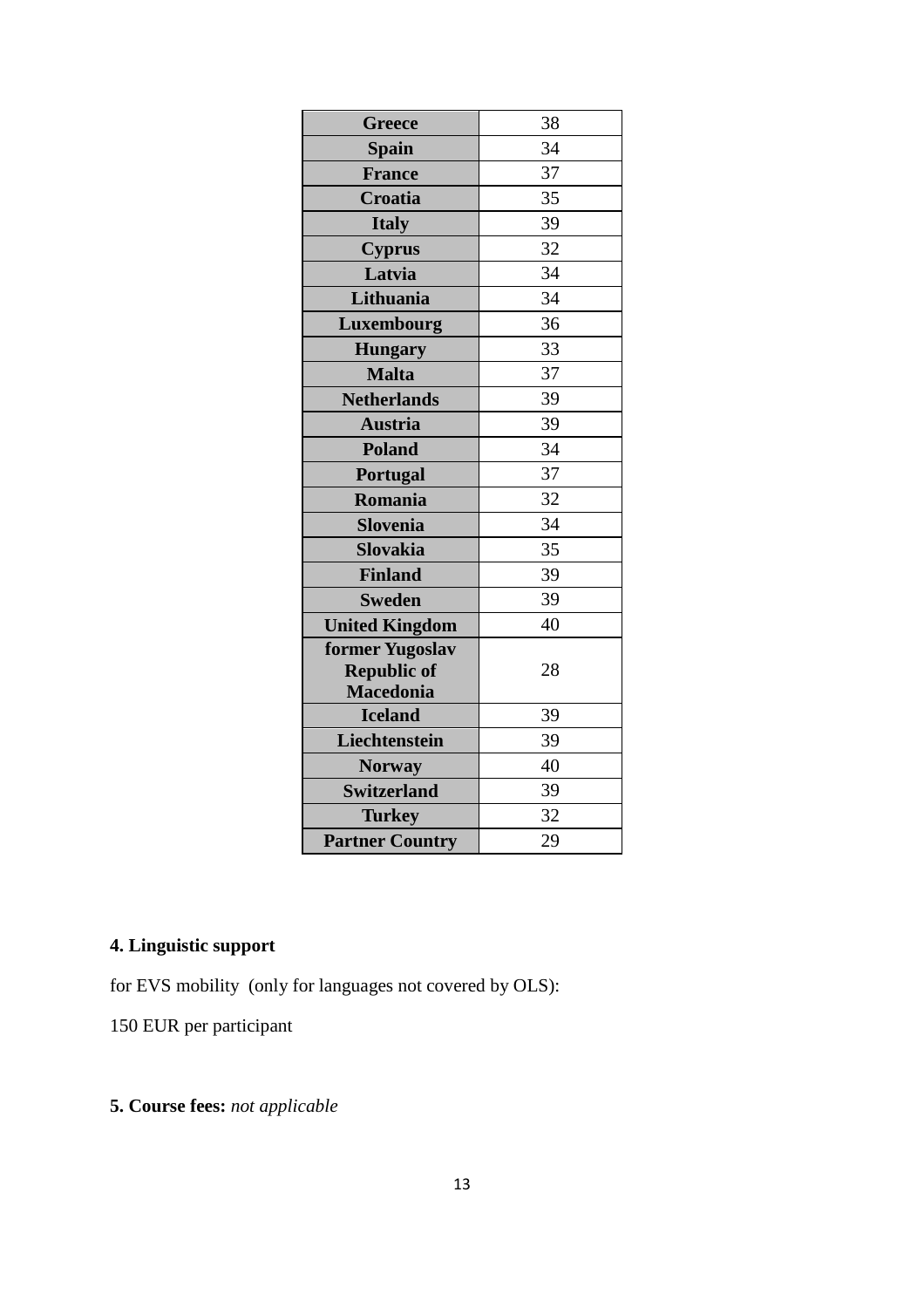#### **V. Provision of supporting documents**

In accordance with Article II.20, the beneficiaries may be subject to checks and audits in relation to the Agreement. Checks and audits aim at verifying whether the beneficiaries managed the grant in respect of the rules set out in the Agreement, in order to establish the final grant amount to which the beneficiaries are entitled. To that effect, the beneficiaries may be subject to the following types of checks:

- Final report check: NA check at final report stage undertaken at the NA premises in order to establish the final grant amount to which the beneficiaries are entitled. This type of check will be undertaken in all cases;
- Desk check: in-depth check of supporting documents at the NA premises, usually at or after final report stage, if the Agreement is included in the NA sample for desk checks required by the European Commission or if the NA included the Agreement for a targeted desk check based on its risk assessment;
- On the spot check: check at the premises of the beneficiaries or at any other relevant premise for the execution of the Project. The beneficiaries may be subject to an on the spot check if the Agreement is included in the NA sample for on the spot checks required by the European Commission or if the NA included the Agreement for a targeted on the spot check based on its risk assessment. There are three types of possible on the spot checks:
	- o On the spot check during action: check undertaken during the implementation of the Project;
	- o On the spot check after action: check undertaken after the end of the Project and usually after the final report check;
	- o Systems check: check of the beneficiary in order to establish compliance with the commitments undertaken as a result of the EVS charter.

The table below specifies the subject of the NA verification for each budget category under the different types of checks. The beneficiaries shall note that the NA may request for any type of check also supporting documents or evidence that are typically specified for another type of check in the table below.

In view of checks, the coordinator shall supply supporting documents in original, including for supporting documents from the other beneficiaries. In so far as any of the beneficiaries is legally not authorised to send original documents for final report or desk checks, the beneficiary concerned may send a copy thereof instead. The NA shall return original supporting documents to the coordinator upon its analysis thereof.

## **Key Action 1- Youth:**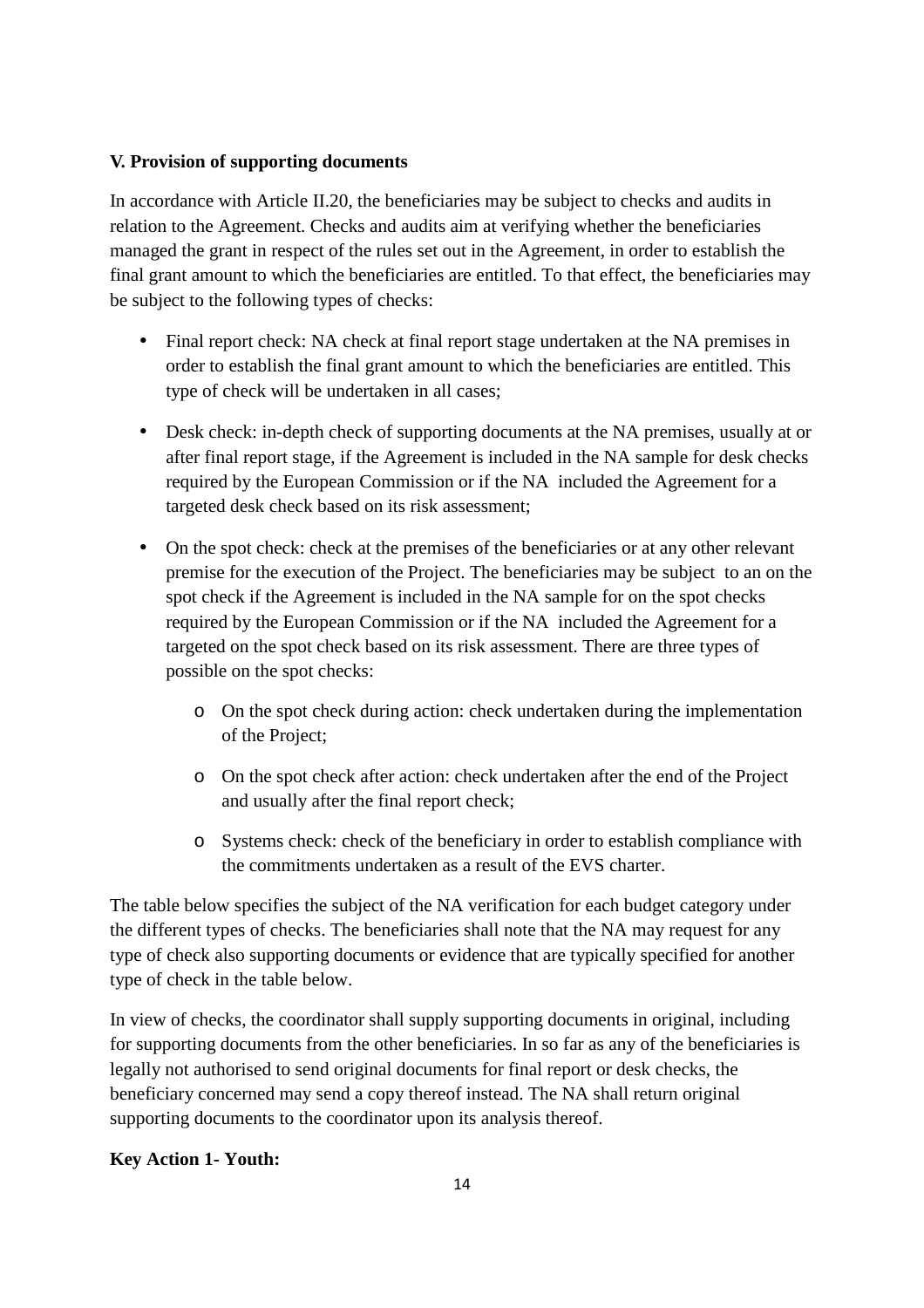| <b>Budget</b><br>category                        | <b>Final report</b><br>check | <b>Desk check</b>                                                             | On-the-spot<br>check during<br>action                                    | <b>System check</b>                                                                                                            | On-the spot<br>check after<br>action                                                                                                              |
|--------------------------------------------------|------------------------------|-------------------------------------------------------------------------------|--------------------------------------------------------------------------|--------------------------------------------------------------------------------------------------------------------------------|---------------------------------------------------------------------------------------------------------------------------------------------------|
| <b>Travel</b>                                    | Final report                 | Final report<br>Supporting<br>documents<br>specified in<br>Article<br>II.16.2 | Reality and<br>eligibility of<br>the activity<br>and the<br>participants | Reality and<br>eligibility of<br>the activity<br>and the<br>participants<br>EVS only:<br>Compliance<br>with the EVS<br>charter | Final report<br>Supporting<br>documents<br>specified in<br>Article<br>II.16.2<br>Recording of<br>Project<br>expense in<br>beneficiary<br>accounts |
| <b>EVS only:</b><br><b>Individual</b><br>support | Final report                 | Final report<br>Supporting<br>documents<br>specified in<br>Article<br>II.16.2 | Reality and<br>eligibility of<br>the activity<br>and the<br>participants | Reality and<br>eligibility of<br>the activity<br>and the<br>participants<br>Compliance<br>with the EVS<br>charter              | Final report<br>Supporting<br>documents<br>specified in<br>Article<br>II.16.2<br>Recording of<br>Project<br>expense in<br>beneficiary<br>accounts |
| Organisational<br>support                        | Final report                 | Final report<br>Supporting<br>documents<br>specified in<br>Article<br>II.16.2 | Reality and<br>eligibility of<br>the activity<br>and the<br>participants | Reality and<br>eligibility of<br>the activity<br>and the<br>participants<br>EVS only:<br>Compliance<br>with the EVS<br>charter | Final report<br>Supporting<br>documents<br>specified in<br>Article<br>II.16.2<br>Recording of<br>Project<br>expense in<br>beneficiary<br>accounts |